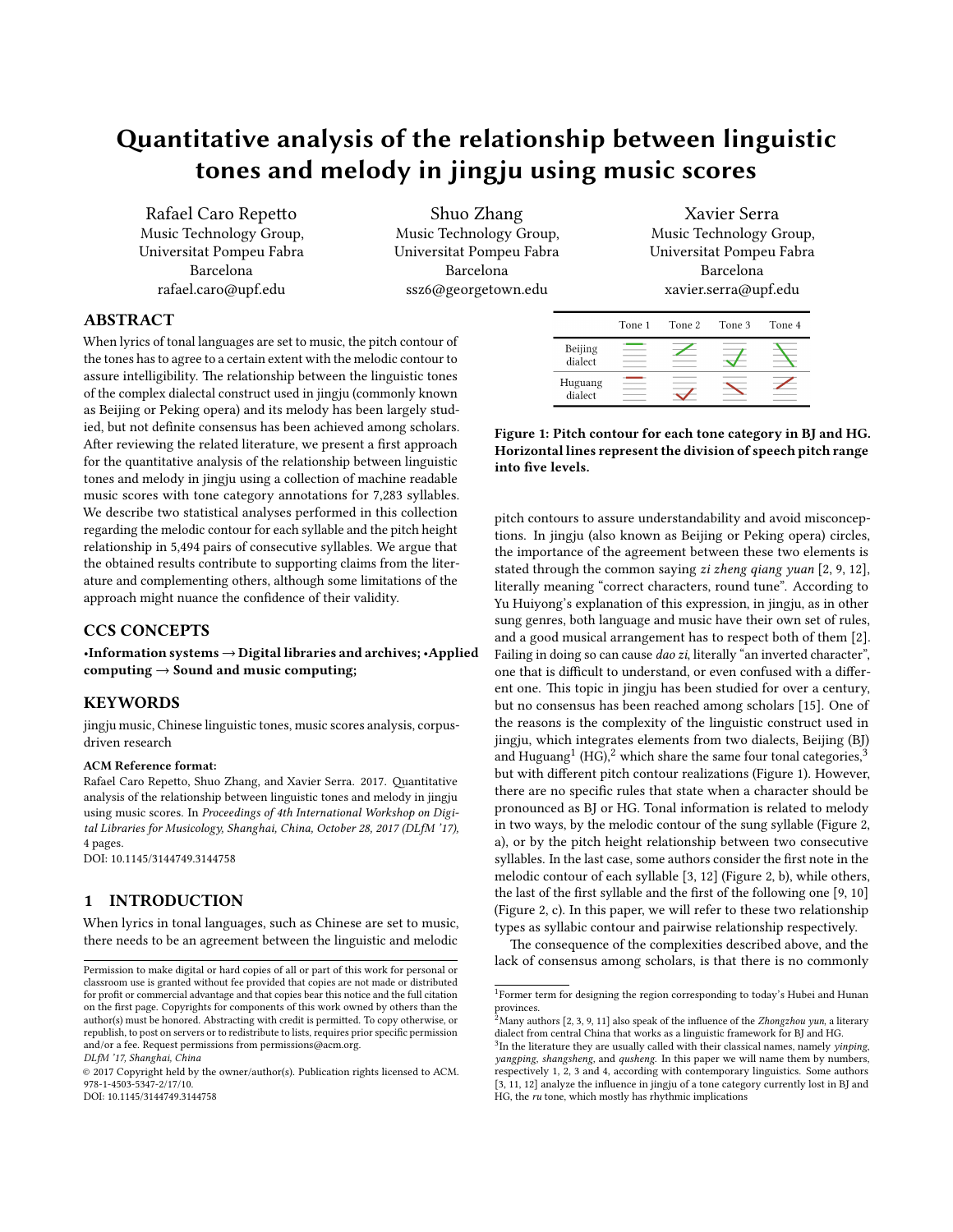<span id="page-1-0"></span>

Figure 2: Example of syllabic contour (a), first-first pairwise relationship (b) and last-first pairwise relationship (c).

agreed general model to explain the relationship between linguistic tones and melody in jingju. However, from the literature reviewed for this study [\[2,](#page-3-1) [3,](#page-3-5) [8–](#page-3-8)[12\]](#page-3-3), we have observed some partial agreements: tone 1 is the most consistently described, as sung higher than neighboring syllables and with a lightly descending syllabic contour. Tone 2 is usually described as "starting low" (di chu) to then ascend. Tone 3 is the least defined. Tone 4 is commonly described as ascending, but with other possible syllabic contours. In this paper, we take this observations as our reference model.

When explaining the lack of consensus among Chinese scholars, Xu Zheng [\[15\]](#page-3-4) argues that "the majority of authors obtained their understanding of linguistic tones in jingju through their personal experience, and this experience in its majority was obtained by listening or imitating."<sup>[4](#page-1-1)</sup> Chinese sources [\[2,](#page-3-1) [3,](#page-3-5) [8](#page-3-8)[–12\]](#page-3-3)<sup>[5](#page-1-2)</sup> generally present a list of prescriptive rules, illustrated with several selected examples, without further analyses of full arias. Studies from outside China [\[4,](#page-3-9) [7\]](#page-3-10) adopt an analytical approach, but based in one or few arias. We argue that a computational approach to this topic can contribute to the state of the art qualitative descriptions with empirical quantitative analyses performed on extensive data. In previous research [\[13,](#page-3-11) [14\]](#page-3-12), we have analyzed 20 aria recordings, covering 1993 syllabic contours and approximately 1300 pairwise relationships. This approach presented some limitations, like a time consuming process of manual annotation, unsatisfactory results of predominant pitch extraction algorithms, and difficulty for pitch class definition due to the rich ornamentation, long glides and wide vibratos of jingju singing style.

In this paper we present a first approach to the automatic analysis of the relationship between linguistic tones and melody in jingju using machine readable music scores. In the remainder of the paper, first we briefly describe the score collection, detailing its benefits for this task, but also its limitations. Then, we introduce the automatic analyses performed in the collection, whose results are presented and discussed in the following section. The paper finishes with some concluding remarks.

## 2 METHODOLOGY

#### 2.1 Dataset

Our study uses the Jingju Music Scores Collection (JMSC) recently built [\[6\]](#page-3-13) as part of the CompMusic Jingju Music Corpus [\[5\]](#page-3-14). It contains 92 scores manually created using MuseScore and exported to MusicXML format, covering 897 lyrics lines. It is accompanied with related metadata and annotations regarding lyrics, elements of the jingju musical system, line types, and the start and end off-sets in the score for both the line and each of its three sections.<sup>[6](#page-1-3)</sup> The tone categories of every syllable in each lyrics line have been computed automatically using Native-to-Pinyin,<sup>[7](#page-1-4)</sup> a java utility developed by the second author based on the pinyin4j library. The results, manually curated by the first author and a Chinese native speaker knowledgeable about jingju, are added to the JMSC annotations. The neutral tone (without specific pitch contour) has also been annotated as tone 5. Thus, JMSC contains linguistic tones annotations for 7,283 syllables. The score collection, together with the metadata and annotations, is openly available for research pur-poses [\[6\]](#page-3-13). In this paper, we present the first use of the JMSC and these tone categories annotations, for the automatic analysis of the relationship between linguistic tones and melody in jingju.

## 2.2 Analyses

We have implemented two different analyses on the score collection, corresponding to the two relationship types described previously, namely syllabic contour and pairwise relationship. We have used the music21 toolkit [\[1\]](#page-3-15), and the code is openly available<sup>[8](#page-1-5)</sup>.

Yu Huiyong [\[2\]](#page-3-1) classifies syllabic contours as Level (L), Ascending (A), Descending (D), or a combination of the last two (AD, DA). Our analysis consists in assigning one of these labels to each syllable, adding a default-Level (dL) class, for those syllables that are sung with a single note. We take a rule base approach, that looks at the first and last notes of each syllable's melodic contour, and the intermediate peak that is the furthest from them (Figure [2-](#page-1-0)a is an example of DA). For those syllables which are sung with a melismatic prolongation called tuoqiang, we analyze only the first three notes, since some authors argue that tonal information in these cases is conveyed at the beginning of the syllabic contour [\[2,](#page-3-1) [10\]](#page-3-6). For detecting tuoqiang, we assign a duration threshold to each combination of shengqiang (melodic framework) and banshi (metrical pattern) in the scores collection, after running a melodic density analysis [\[6\]](#page-3-13). Finally, mordents, the most frequent ornament, defined in this paper as a semiquaver or shorter note between two of the same pitch, have been omitted.

For the pairwise relationship we have considered consecutive syllables in each of the three sections into which a lyrics line is usually divided, and whose start and end offsets are also annotated in the collection. Since these sections are usually separated by an instrumental interlude, the perceptual pitch relationship between the previous and following melodic contours might be lost. We consider the two relationship types described in the literature, namely last-first (Figure [2,](#page-1-0) c) and first-first (Figure 2, b), and assign a level (L), ascending (A) or descending (D) label according to the intervallic direction between the two notes in the pair.

As a final remark, an important issue arose regarding grace notes in both analyses. In jingju is common the use of grace notes either before or after a main note. However, the grace notes in the score loaded to music21 do not contain information about to which main note they relate. To avoid false relations, grace notes have been disregarded in our analyses.

<span id="page-1-1"></span><sup>&</sup>lt;sup>4</sup>Quotes from Chinese references are given in our translation.

<span id="page-1-2"></span><sup>5</sup>We include Wichmann's work here since her approach is based in Chinese scholarship.

<span id="page-1-3"></span> $6$  For a detailed description of the collection, the jingju musical system and the meaning and use of music scores in this tradition, please refer to [\[6\]](#page-3-13).

<span id="page-1-4"></span><sup>&</sup>lt;sup>7</sup>https://github.com/zangsir/Native-to-Pinyin

<span id="page-1-5"></span> $8$ https://github.com/MTG/Jingju-Scores-Analysis/releases/tag/v1.0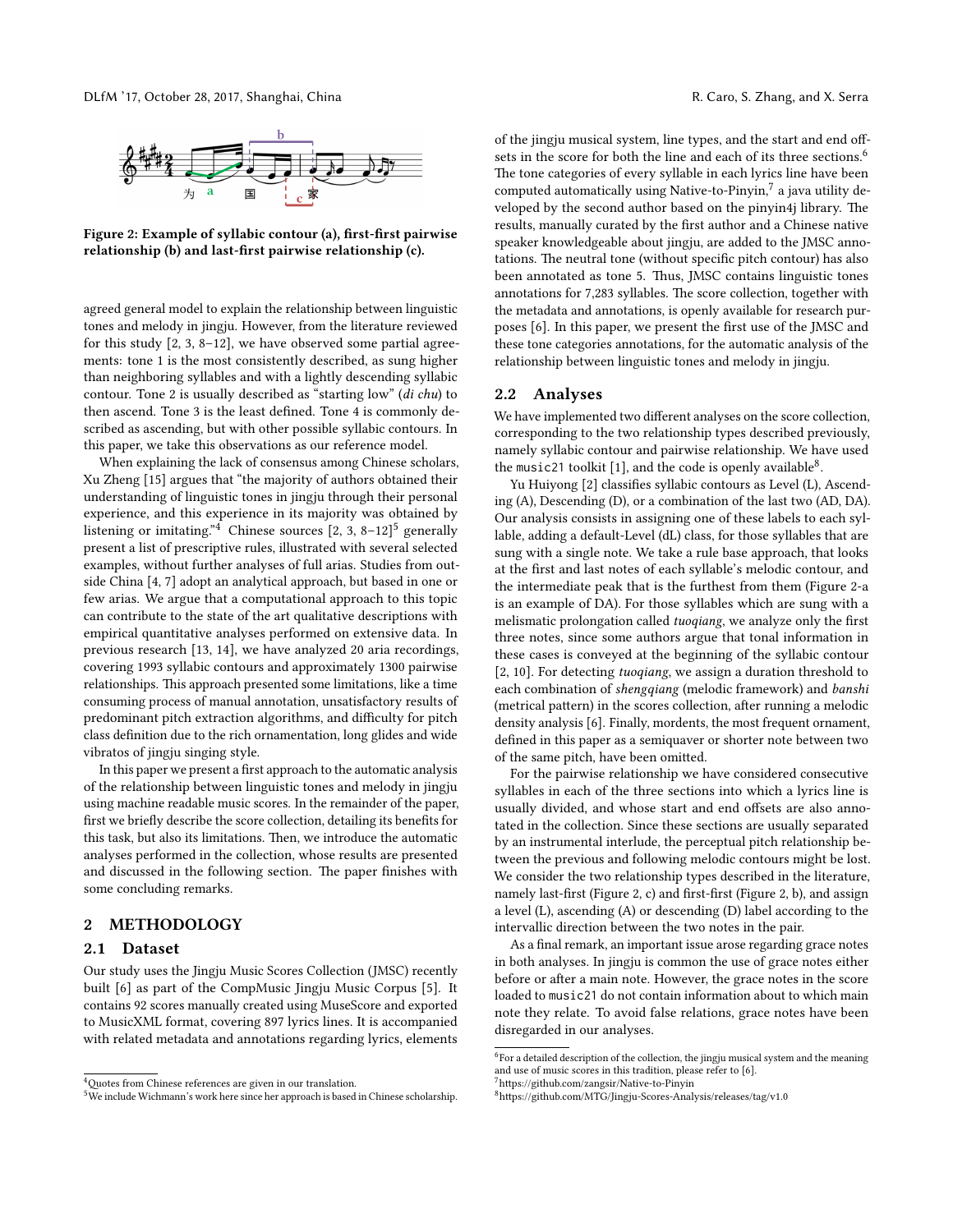Quantitative analysis of the relationship between linguistic tones and melody... DEFM '17, October 28, 2017, Shanghai, China

# 3 RESULTS AND DISCUSSION

Table [1](#page-3-16) shows the results for the analysis of 7,283 syllabic contours. We don't report results for tone 5 (just 2% of the the syllables) since it is not analyzed in the literature and linguistically has no specific pitch contour, but it depends on the preceding syllable. dL is the most frequent syllabic contour for each tone category, arguably due to the fact that 36.9% of the lines in the scores collection are sung in liushui and kuaiban, two banshi (metrical patterns) with a very syllabic style of singing. Since in these cases the tonal information might be expressed through pairwise relationships, in this discussion we focus on the rest of pitch contours. Table [1](#page-3-16) shows that AD and DA pitch contours are not predominant in any tone category, and that L is the least frequent one in each of them except for tone 1, since its linguistic pitch contour is level both in BJ and HG (Figure [1\)](#page-0-3). This tone's most frequent syllabic contour is D, as stated in the reference model described in section 1. In tone 1, dL presents a remarkably higher percentage than in other tones, suggesting that it might be sung with a single note also in banshi other than liushui and kuaiban. The most common syllabic contour for tones 2 and 3 is respectively A and D, although their inverted realizations, D and A, also present a high percentage. The most frequent syllabic contour for tone 4 is A.

Results for pairwise relationship analysis are shown in table [2,](#page-3-17) covering 5,494 pairs. For the reasons stated above, tone 5 is not considered here. Comparing last-first and first-first relationships, the most important changes occur in pairs involving tone 5, like 2-5, 3-5 and 4-5, as well as pair 4-2, a fact that might indicate that the first note of the second syllable lies within the pitch range of the previous one. Otherwise, first-first generally presents a percentage increase in the predominant direction of each pair, with the exception of 2-1, 2-2, 3-1 and 3-3, but highly signicant in 1-2, 1-3, 1-4, 4-3, and 4-4. Direction L presents a low percentage in all cases except for 1-1 in the first-first relationship. The predominance of A in last-first relationship and L in first-first for 1-1 agrees with the predominant D pitch contour of tone 1 (Table [1\)](#page-3-16), suggesting that both tones 1 start in the same pitch, but the first descends. Except for 1-1, tone 1 is predominantly sung higher than the preceding or following syllable, as observed in the reference model. Tone 2 is preferably sung lower than preceding or following syllables, with the exception of 4-2 in the first-first relationship. The percentage difference between the two relationship types for this pair can be explained by tone 4's predominantly ascending syllabic contour (Table [1\)](#page-3-16), so that the following tone 2's starting pitch lies within tone 4's pitch range. When two tones 2 are consecutive, the first one is generally sung higher. Tone 3 tends to be sung higher than the preceding or following syllable, except if it is a tone 1. However, the percentage is much lower than for tone 1, suggesting that tone 3 is usually also sung lower than neighboring syllables. When two tone 3 are consecutive, the percentage difference between A and D is not significant enough, especially in the first-first relationship, indicating that both directions are almost equally present. Finally, tone 4 tends to be sung higher than a preceding tone 2 or other tone 4, but lower than a preceding or following tone 3, although the inverted direction is also quite frequent in each case, except for 4-3 and 4-4 in the first-first relationship, arguably due to the predominant ascending syllabic contour of tone 4.

All these results, however, should be taken with caution, due to a technical and a conceptual reasons. The omission of grace notes might affect the results since, as some authors point out, the tonal information might be conveyed via small melodic inflections  $[2, 10]$  $[2, 10]$  $[2, 10]$ . But it has to be considered that music scores in jingju, a tradition orally transmitted, are not authoritative works of a composer, but a posteriori transcriptions of a performance. Therefore, the use of grace notes or other symbols for the notation of these inflections, or the very decision of transcribing them at all, lies with the transcriber's interpretation and purpose. Consequently, even if the grace notes were included, there will always exist the possibility that the tonal information is distorted or even lost in the score.

## 4 CONCLUSIONS

Although the results here presented should be taken with caution, we argue that they help to observe some general trends that can contribute to the understanding of the relationship between linguistic tones and melody in jingju. Firstly, this relationship is uneven depending on tones categories. Tone 1 seems to be the more consistent one, with a predominantly descending syllabic contour and sung higher in any pairwise relationship. Tone 2 tends to be ascending and sung lower, but less consistently. In case of tones 3 and 4, predominant pitch contours are respectively descending and ascending, but results do not allow to determine a clearly predominant pairwise relationship. These results supports Stock's claim that the relationship between linguistic tones and melody is "neither automatic nor complete" [\[7\]](#page-3-10). Zhang Zaifeng [\[12\]](#page-3-3) makes this claim even bolder, arguing that "in jingju singing, generally speaking, the only consideration is that when tone 1 is sung together with other tones, it shouldn't be sung lower that tones 2, 3, and 4, and thus there won't be any inverted character [dao zi] situation." As for which relationship is more informative for pairwise relationship analysis, results from first-first seem to provide a slightly better support for the observations in reference model. We might argue though that both of them complement each other, as it might be the case in 4-2, what suggests that listeners can obtain cues from both relationships to perceive tonal information. Finally, regarding the use of BJ and HG, our results seem to support a preference for HG, according to predominant syllabic contours of tones 3 and 4, and tone 2 preferred to be sung lower and tone 3 higher than neighboring syllables. However, percentages are not signicant enough as to refute the influence of BJ.

Future research on this topic could considerably benefit from perceptual studies of jingju performers and listeners. But in any case, it must be considered that the melodies performed nowadays have been transmitted orally through a system that encourages imitation, and therefore the perceptual sensibility to tone categories, specially related to HG, no longer spoken by many performers and listeners today, might differ from that of previous generations.

## ACKNOWLEDGMENTS

The authors would like to thank Rong Gong for helping in the curation of tone categories annotations. This research is funded by the European Research Council under the European Union's Seventh Framework Program, as part of the CompMusic project (ERC grant agreement 267583).